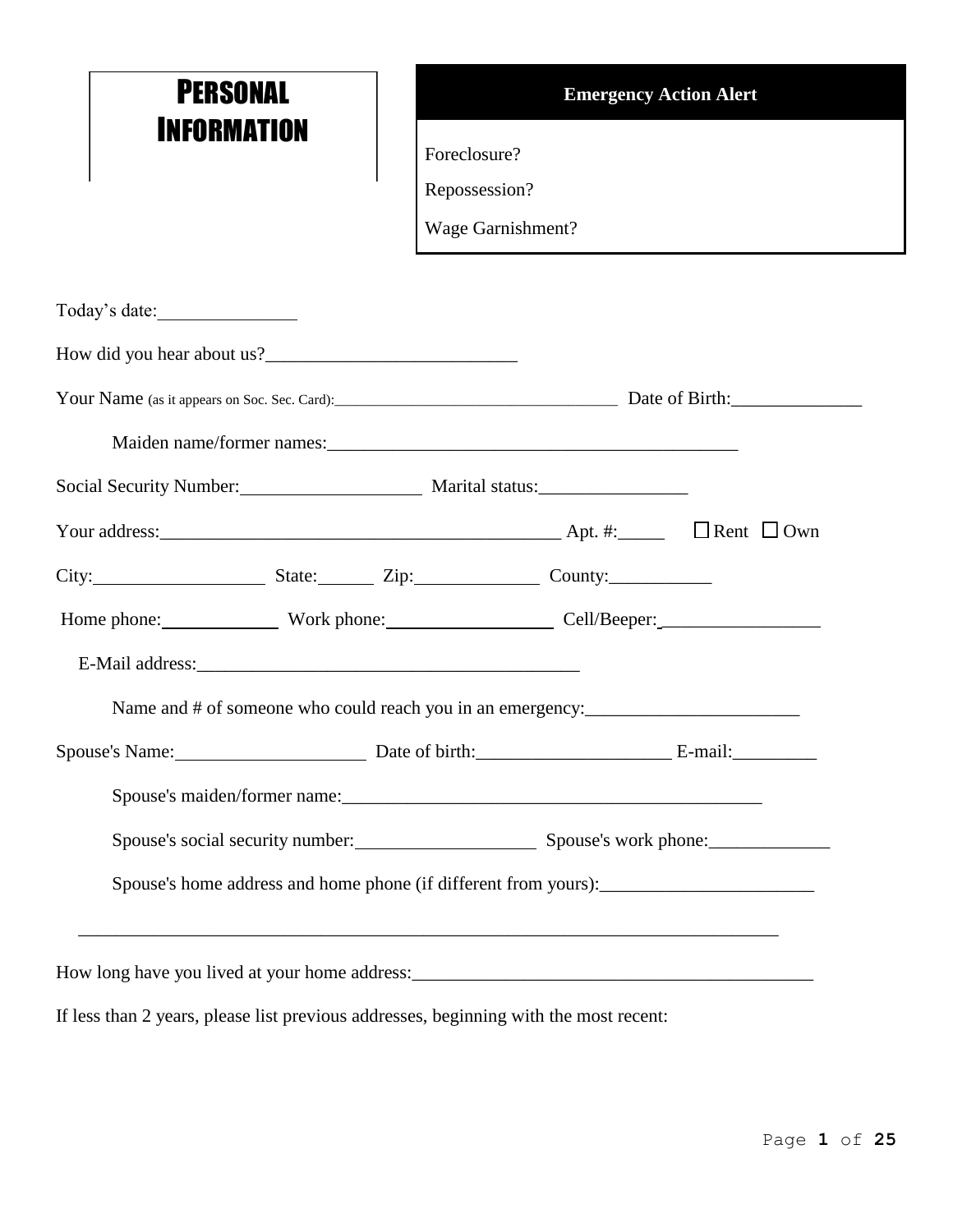| <b>Income Information</b>      |          | Marital Status:_____________ |
|--------------------------------|----------|------------------------------|
|                                | Yourself | Spouse                       |
| Job title/occupation:          |          |                              |
| Employer:                      |          |                              |
| How long there:                |          |                              |
| Payroll address:               |          |                              |
| City, ST Zip                   |          |                              |
| Payroll office phone #:        |          |                              |
| Date next paycheck<br>expected |          |                              |

### **Children & Step-children**

| <b>Name</b> | Age | Relationship | Does child<br>live with<br>you? | Child support \$<br>paid/received |
|-------------|-----|--------------|---------------------------------|-----------------------------------|
|             |     |              |                                 |                                   |
|             |     |              |                                 |                                   |
|             |     |              |                                 |                                   |
|             |     |              |                                 |                                   |

\_\_\_\_\_\_\_\_\_\_\_\_\_\_\_\_\_\_\_\_\_\_\_\_\_\_\_\_\_\_\_\_\_\_\_\_\_\_\_\_\_\_\_\_\_\_\_\_\_\_\_\_\_\_\_\_\_\_\_\_\_\_\_\_\_\_\_\_\_\_\_\_\_\_\_\_\_\_\_\_\_\_\_\_\_\_\_\_

**\_\_\_\_\_\_\_\_\_\_\_\_\_\_\_\_\_\_\_\_\_\_\_\_\_\_\_\_\_\_\_\_\_\_\_\_\_\_\_\_\_\_\_\_\_\_\_\_\_\_\_\_\_\_\_\_\_\_\_\_\_\_\_\_\_\_\_\_\_\_\_\_\_\_\_\_**

#### **Expected changes in income:**

Describe when  $\&$  why: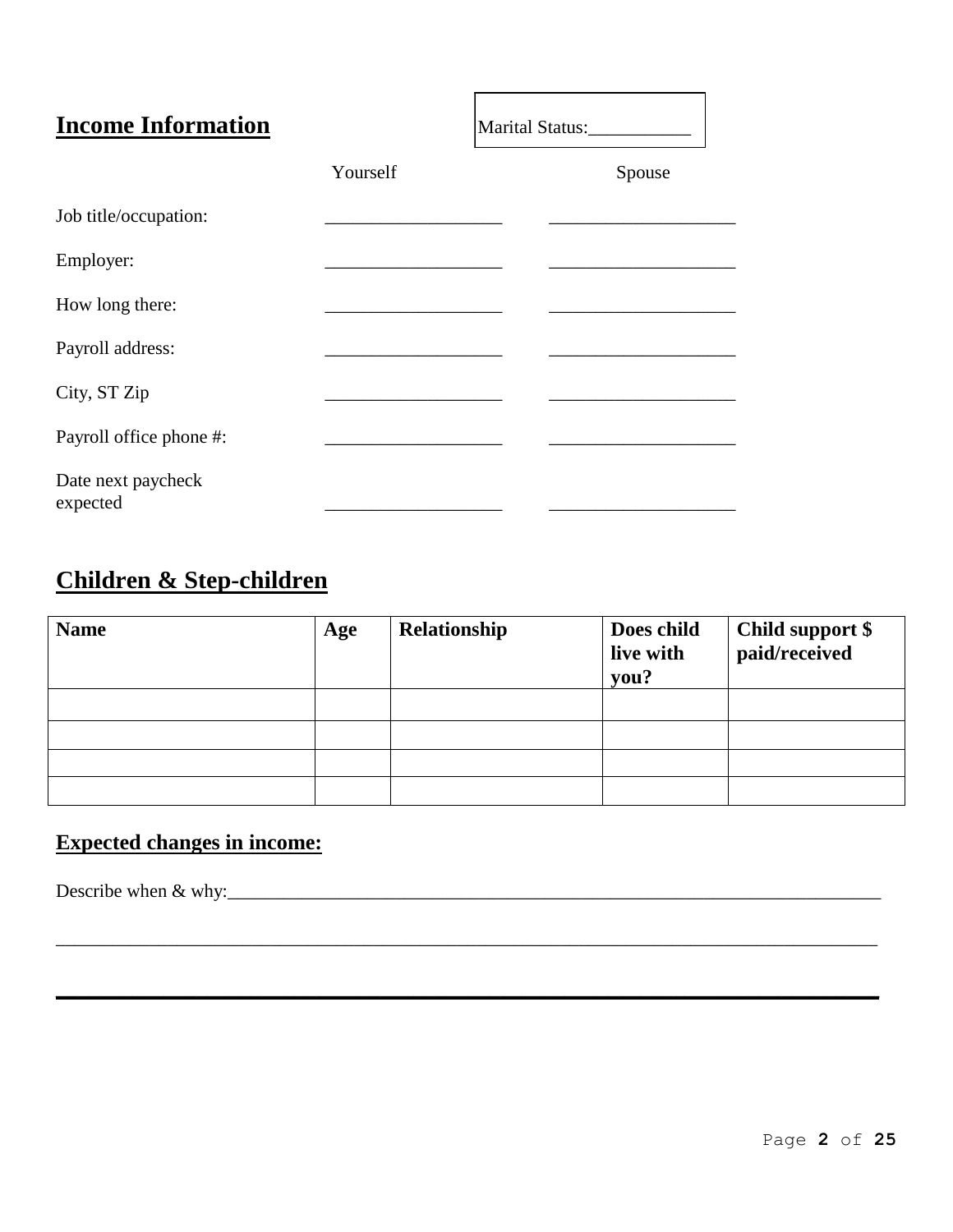## **Income & Expenses**

|                                                 | Yourself                                          | <b>Spouse</b> |
|-------------------------------------------------|---------------------------------------------------|---------------|
| How often are<br>you paid?                      |                                                   |               |
| <b>GROSS PAY</b><br>PER PAYCHECK                |                                                   |               |
| Payroll deductions:                             |                                                   |               |
| - FICA (Soc. Sec.)                              |                                                   |               |
| - Federal tax                                   |                                                   |               |
| - Medicare                                      |                                                   |               |
| - State tax                                     |                                                   |               |
| - Insurance                                     |                                                   |               |
| - Savings/bonds                                 |                                                   |               |
| - Uniform/union                                 |                                                   |               |
| - Pension/ $401(k)$                             |                                                   |               |
| $-401(k)$ loan                                  | <u> 1980 - Johann Barn, mars et al.</u>           |               |
| - Credit Union savings                          | <u> 1989 - Johann Barnett, fransk politiker (</u> |               |
| - Credit Union loan                             |                                                   |               |
| - Child support                                 |                                                   |               |
| - Garnishments                                  |                                                   |               |
| <b>TAKE HOME PAY</b><br>PER PAYCHECK:           |                                                   |               |
| Other sources<br>of income (please<br>describe) |                                                   |               |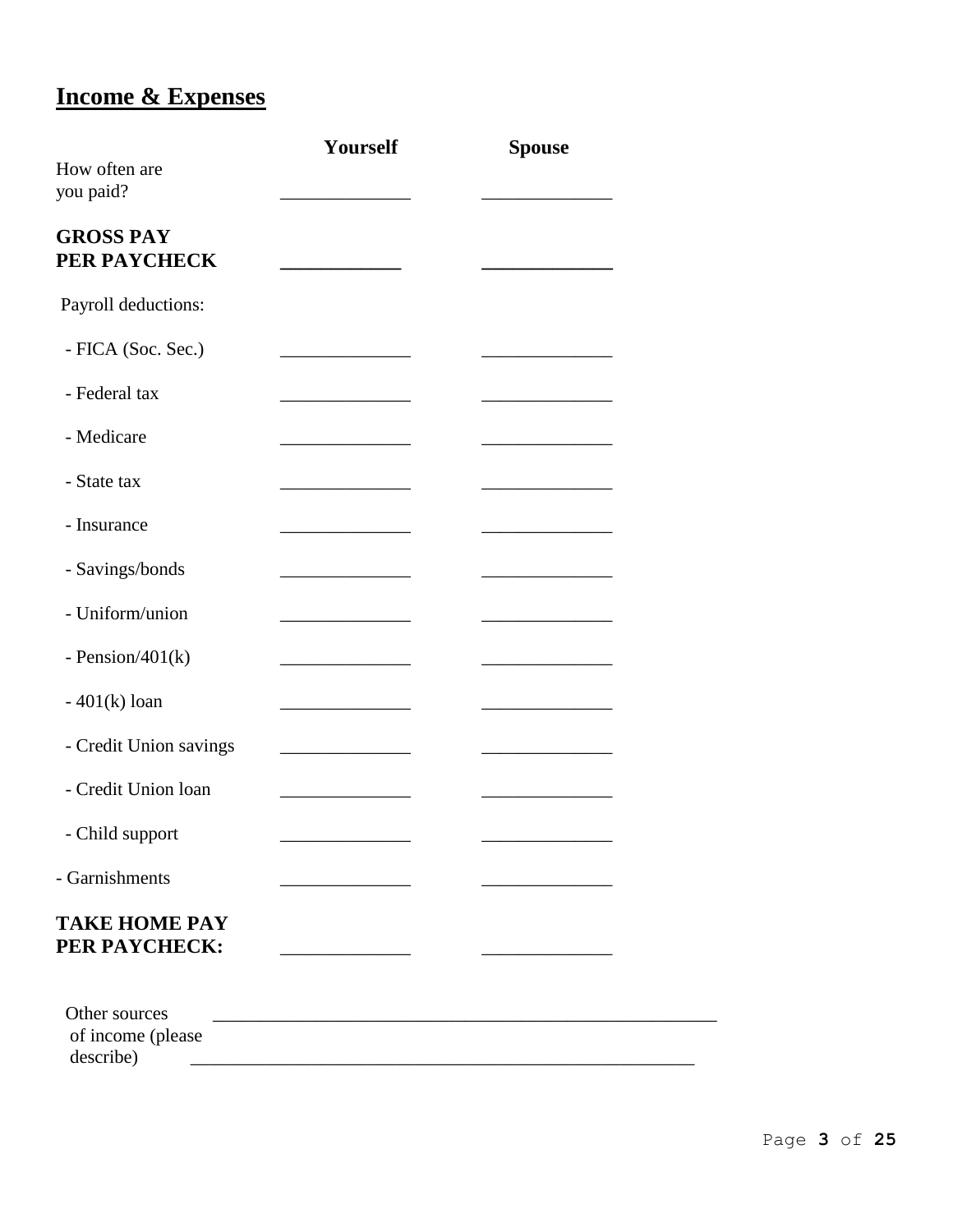# **Household Expenses**

|                           | <b>Household expenses</b>               | <b>Attorney's Notes</b> |
|---------------------------|-----------------------------------------|-------------------------|
| Rent/mortgage<br>payments |                                         |                         |
| Electric bill             |                                         |                         |
| Gas bill                  |                                         |                         |
| Water/sewer               |                                         |                         |
| Telephone                 |                                         |                         |
| Cable TV                  |                                         |                         |
| Home maintenance          |                                         |                         |
| Food                      |                                         |                         |
| Clothing                  |                                         |                         |
| Laundry/dry cleaning      | <u> 1989 - Johann Barbara, martxa a</u> |                         |
| Medical/dental            |                                         |                         |
| Gasoline/bus fare         |                                         |                         |
| Entertainment             |                                         |                         |
| Charity/church            |                                         |                         |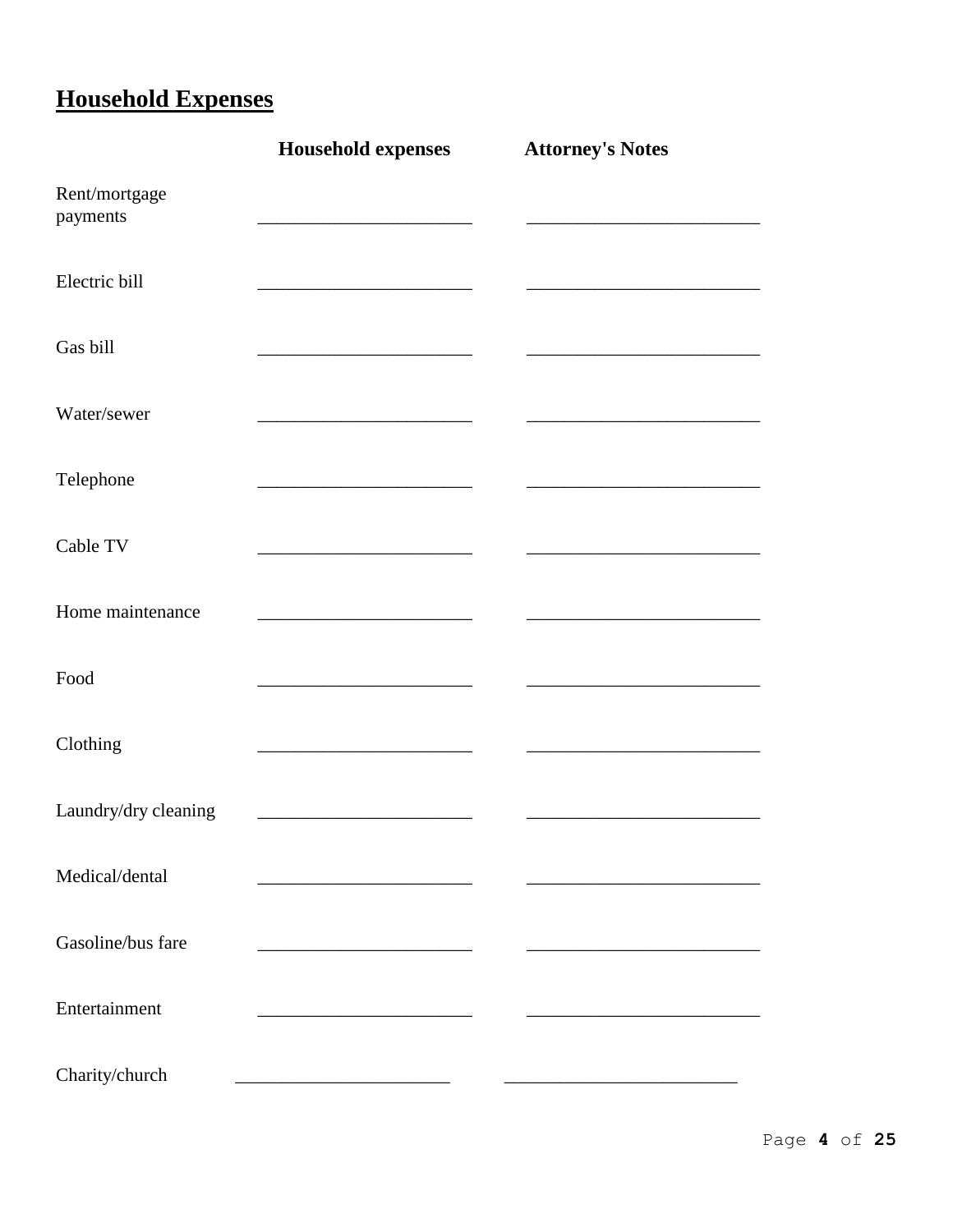| Homeowners/renter's<br>insurance            |                                                                                                                      |                                                                                           |  |
|---------------------------------------------|----------------------------------------------------------------------------------------------------------------------|-------------------------------------------------------------------------------------------|--|
| Life insurance                              |                                                                                                                      |                                                                                           |  |
| Health insurance<br>(not deducted from pay) |                                                                                                                      |                                                                                           |  |
| Auto insurance                              | <u> 1989 - Johann Barn, mars eta bainar eta idazlea (h. 1989).</u>                                                   |                                                                                           |  |
| Non-payroll taxes                           |                                                                                                                      |                                                                                           |  |
| Car/truck payment                           | <u> 1989 - Johann Barbara, martin amerikan basar dan basa dan basa dan basa dalam basa dalam basa dalam basa dan</u> |                                                                                           |  |
| Alimony                                     |                                                                                                                      | the control of the control of the control of the control of the control of the control of |  |
| Child support paid out                      | <u> 2000 - Jan James James Jan James James James James James James James James James James James James James Jam</u> |                                                                                           |  |
| Child care expenses                         | <u> 1980 - Johann Barbara, martin amerikan personal (</u>                                                            |                                                                                           |  |
|                                             | (please leave blank)                                                                                                 |                                                                                           |  |
|                                             |                                                                                                                      |                                                                                           |  |
|                                             |                                                                                                                      |                                                                                           |  |
|                                             |                                                                                                                      |                                                                                           |  |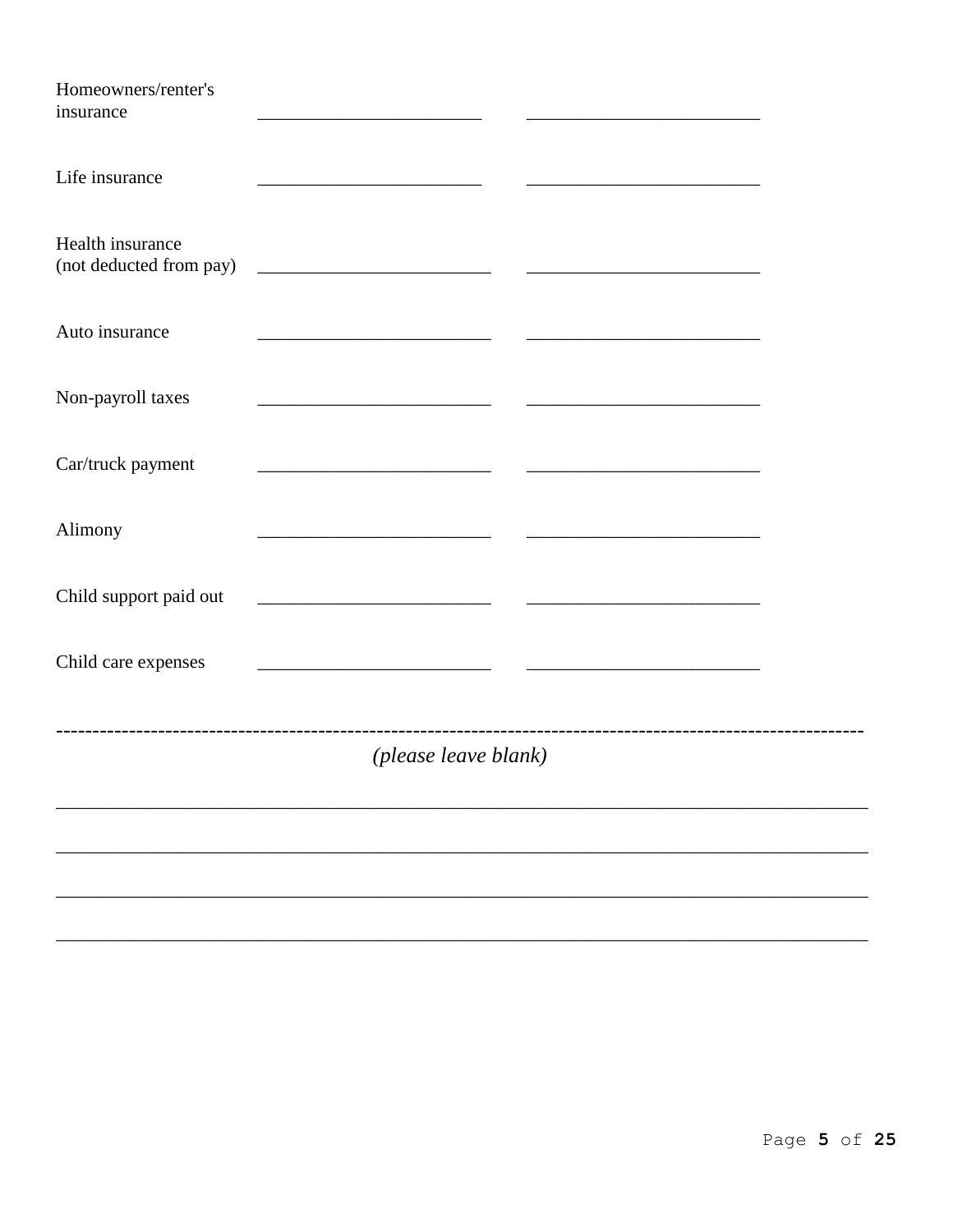#### **Emergency matters . . .**

Are you currently facing a mortgage foreclosure:

If so, how do you know:  $\blacksquare$ 

For what month is the foreclosure scheduled:

Are you currently facing a vehicle repossession:

If so, who is the finance company?\_\_\_\_\_\_\_\_\_\_\_\_\_\_\_\_\_\_\_\_\_\_\_\_\_\_\_\_\_\_\_\_\_\_\_\_\_\_\_

How far are you behind?\_\_\_\_\_\_\_\_\_\_\_\_\_\_\_\_\_\_\_\_\_\_\_\_\_\_\_\_\_\_\_\_\_\_\_\_\_\_\_\_\_\_\_\_\_\_\_

#### **Yearly income**

| Year            | Gross       | Where employed? | <b>Spouse's gross</b> | Where was spouse |
|-----------------|-------------|-----------------|-----------------------|------------------|
|                 | income/year |                 | income/year           | employed?        |
| $2017$ (year to |             |                 |                       |                  |
| date)           |             |                 |                       |                  |
| 2016            |             |                 |                       |                  |
| 2015            |             |                 |                       |                  |

#### **Tax returns**

| Year | filed? | Tax returns   If not, why not | <b>Spouse filed</b><br>tax returns? | If not, why not? |
|------|--------|-------------------------------|-------------------------------------|------------------|
| 2016 |        |                               |                                     |                  |
| 2015 |        |                               |                                     |                  |
| 2014 |        |                               |                                     |                  |

Has the IRS, this State or any other taxing entity ever advised you that a tax lien has been filed against you?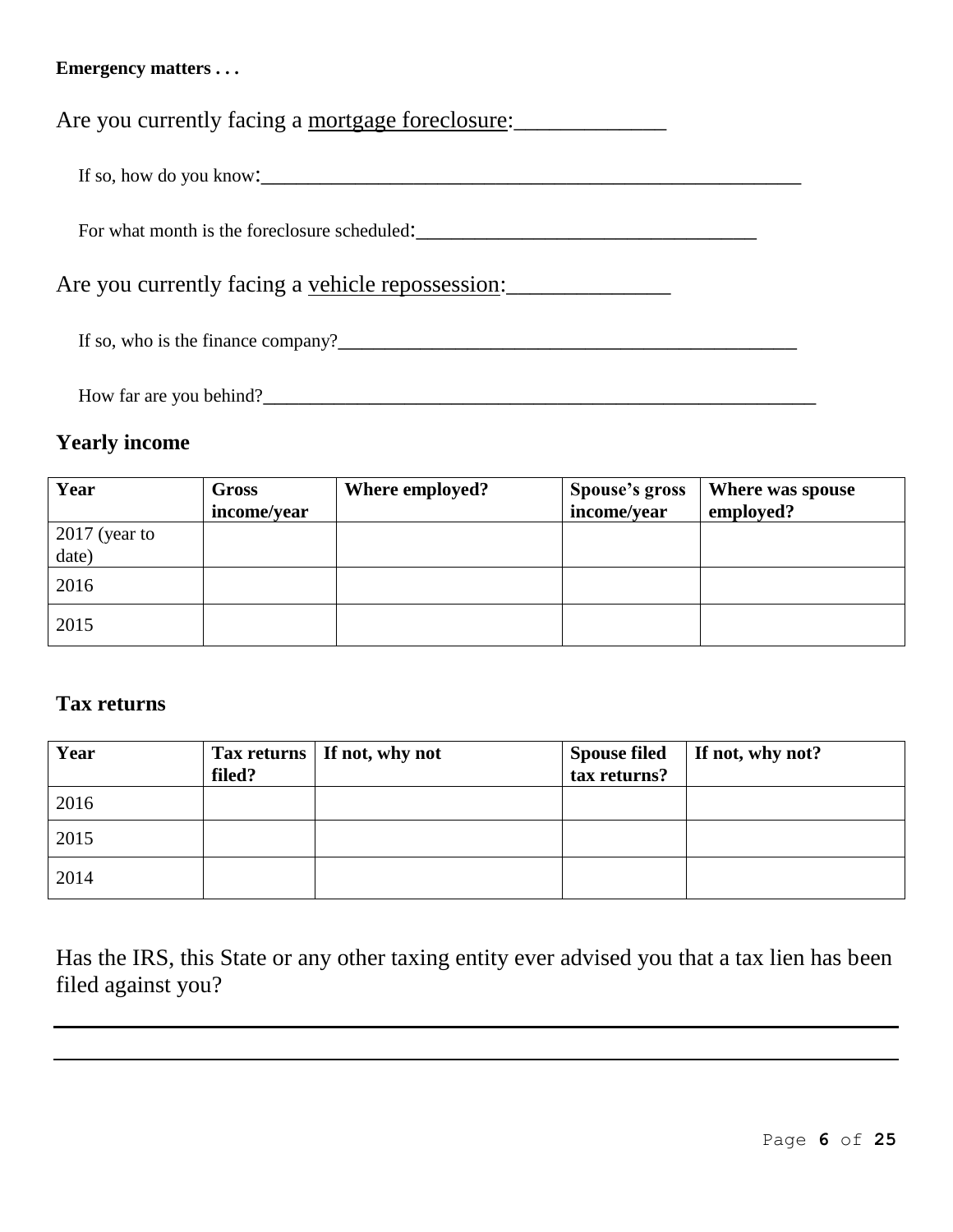Within the last ten (10) years, have you or your spouse not filed tax returns? If so, please describe:

Has a lawsuit ever been filed against you - has a sheriff's deputy ever served a summons upon you?

| <b>Lawsuit filed</b><br>against you by: | <b>Reason for lawsuit &amp; date</b><br>lawsuit served on you | County<br>where filed | Case number | <b>Status now</b> |
|-----------------------------------------|---------------------------------------------------------------|-----------------------|-------------|-------------------|
|                                         |                                                               |                       |             |                   |
|                                         |                                                               |                       |             |                   |
|                                         |                                                               |                       |             |                   |

Have your wages ever been garnished?

| Who is garnishing | When did<br>garnishment<br>begin | How<br>$much$ \$<br>taken to<br>date | <b>Is</b><br>garnishment<br>on-going | Who is plaintiff's lawyer? |
|-------------------|----------------------------------|--------------------------------------|--------------------------------------|----------------------------|
|                   |                                  |                                      |                                      |                            |
|                   |                                  |                                      |                                      |                            |
|                   |                                  |                                      |                                      |                            |

Have you ever lost a house to a mortgage foreclosure?

| Mortgage       | <b>Foreclosing law firm</b> | When was   | <b>Address of lost property</b> | <b>Status</b> |
|----------------|-----------------------------|------------|---------------------------------|---------------|
| company/lender |                             | house sold |                                 | now           |
|                |                             |            |                                 |               |
|                |                             |            |                                 |               |
|                |                             |            |                                 |               |
|                |                             |            |                                 |               |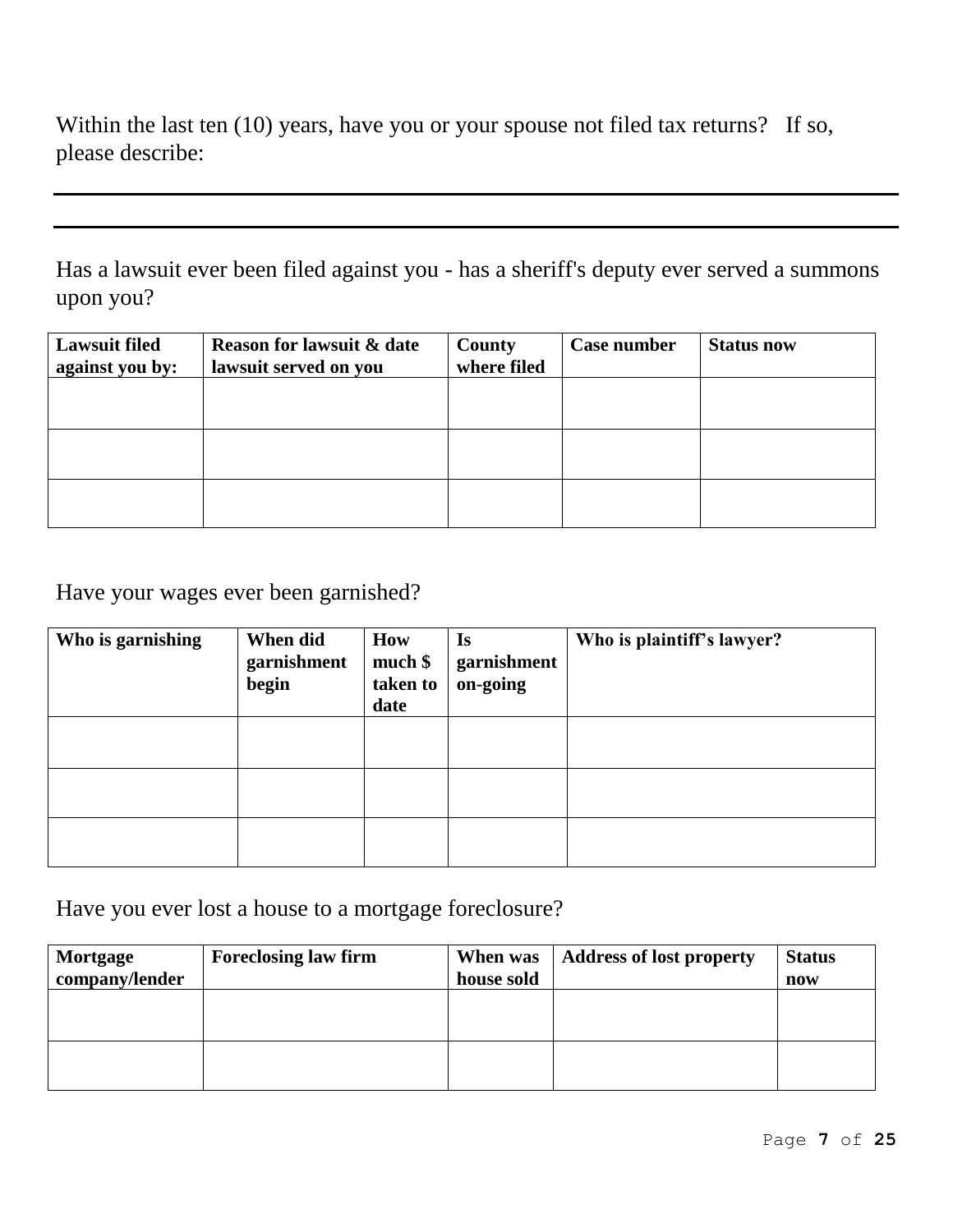Please identify any real estate that is in your name.

| <b>Property address</b> | <b>Date</b><br>purchased | Purchase<br>price | <b>Value now</b> | Total debt owed on<br>property |
|-------------------------|--------------------------|-------------------|------------------|--------------------------------|
|                         |                          |                   |                  |                                |
|                         |                          |                   |                  |                                |
|                         |                          |                   |                  |                                |

Please identify any cars or trucks you own.

| Year/make/model of vehicle & | Date      | In whose | <b>Value now</b> | Total debt owed on |
|------------------------------|-----------|----------|------------------|--------------------|
| mileage                      | purchased | name     |                  | property           |
|                              |           |          |                  |                    |
|                              |           |          |                  |                    |
|                              |           |          |                  |                    |
|                              |           |          |                  |                    |
|                              |           |          |                  |                    |
|                              |           |          |                  |                    |

Are you currently involved in a car accident claim, workers' compensation claim or any other claim that may result in money damages payable to you?

Please describe:\_\_\_\_\_\_\_\_\_\_\_\_\_\_\_\_\_\_\_\_\_\_\_\_\_\_\_\_\_\_\_\_\_\_\_\_\_\_\_\_\_\_\_\_\_\_\_\_\_\_\_\_

Please identify any bank accounts you own.

| Name of bank | Checking/<br>savings? | In whose name | <b>Current</b><br>balance | Any other loans or<br>credit cards with this<br>lender? |
|--------------|-----------------------|---------------|---------------------------|---------------------------------------------------------|
|              |                       |               |                           |                                                         |
|              |                       |               |                           |                                                         |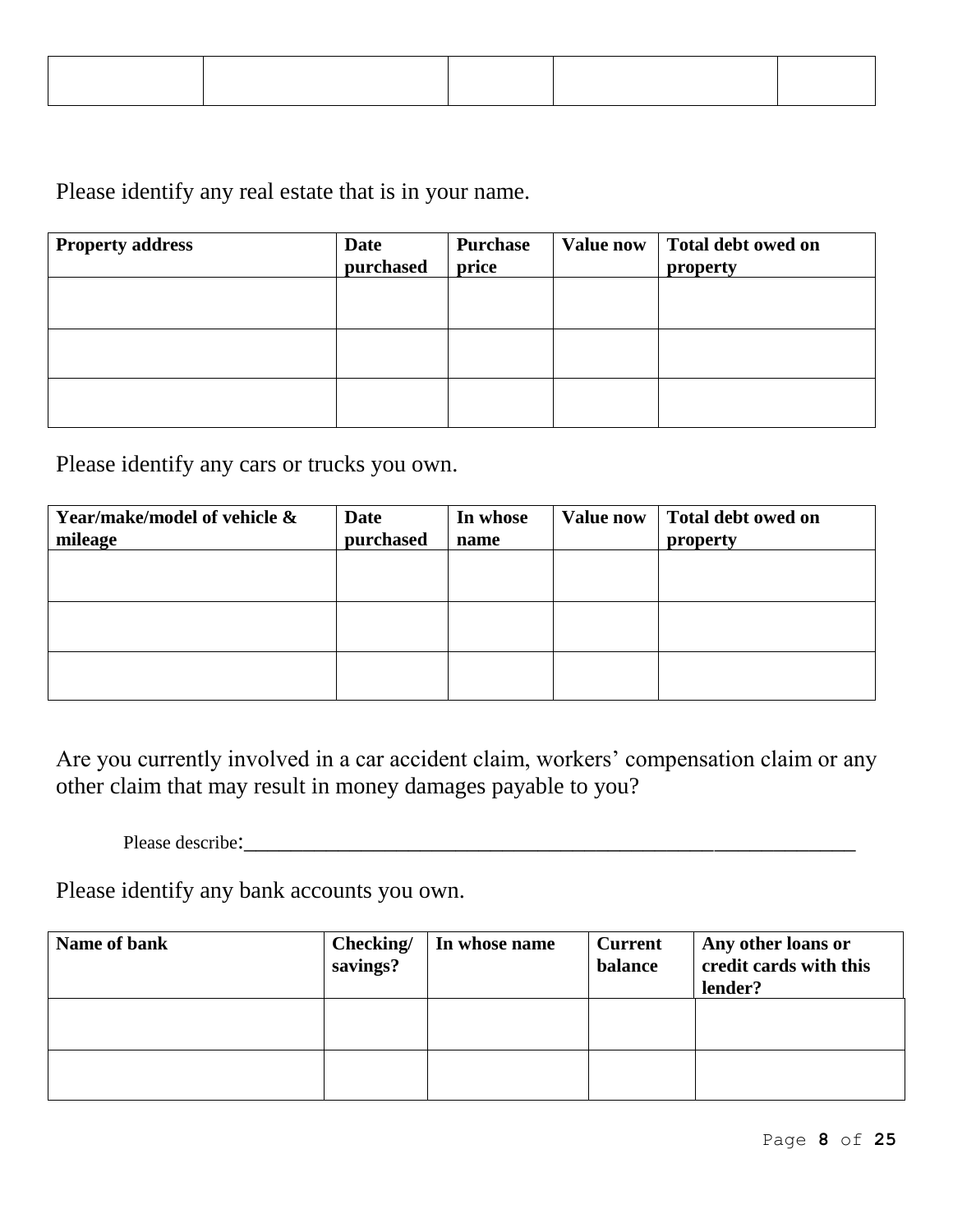Please identify any pension, 401(k)or profit-sharing programs in which you participate

| <b>Name of financial</b><br>institution | <b>Type of</b><br>plan | In whose<br>name | <b>Are you still</b><br>contributing? | <b>Current</b><br>balance | Any loans against<br>this plan? |
|-----------------------------------------|------------------------|------------------|---------------------------------------|---------------------------|---------------------------------|
|                                         |                        |                  |                                       |                           |                                 |
|                                         |                        |                  |                                       |                           |                                 |
|                                         |                        |                  |                                       |                           |                                 |

Other assets not yet described (i.e. boats, stocks/bonds, antiques, musical instruments, valuable collections, insurance policies with cash value, guns, sporting equipment, jewelry, etc.)

| <b>Asset description</b> | <b>Current</b><br>value | Who owns<br>this asset? | Has asset been pledged as<br>collateral for a loan? |
|--------------------------|-------------------------|-------------------------|-----------------------------------------------------|
|                          |                         |                         |                                                     |
|                          |                         |                         |                                                     |
|                          |                         |                         |                                                     |

Have you ever lost a car to repossession?

| <b>Car finance company</b> | When was<br>vehicle<br>seized | Vehicle<br>make/model | Have you received<br>notice that you<br>still owe money on<br>vehicle? |
|----------------------------|-------------------------------|-----------------------|------------------------------------------------------------------------|
|                            |                               |                       |                                                                        |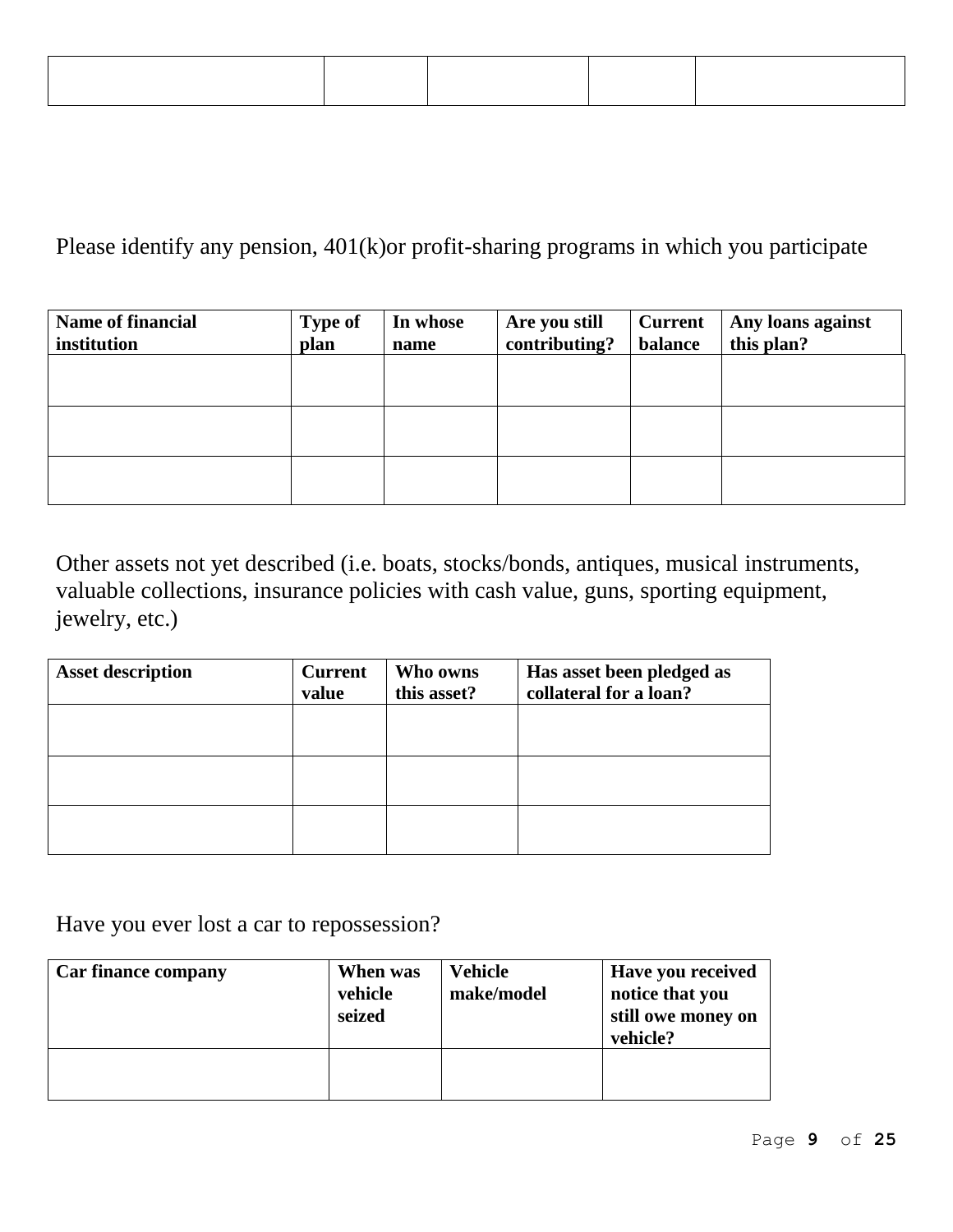**Recent activity**

| During the last 60 days, have you<br>done any of the following | Yes/No | Name of<br>lender/transferee | <b>Amount borrowed</b><br>w/in last 60 days |
|----------------------------------------------------------------|--------|------------------------------|---------------------------------------------|
| Used credit cards                                              |        |                              |                                             |
| Taken cash advances                                            |        |                              |                                             |
| Taken out any new loans                                        |        |                              |                                             |
| Gave away or sold any property<br>worth more than \$600        |        |                              |                                             |

#### **Have you ever filed a Chapter 7 or a Chapter 13 bankruptcy before?**

| <b>Type of bankruptcy</b><br>(Ch. 7 or Ch. 13) | Date filed | Was case<br>completed or<br>dismissed? | When was<br>case closed<br>by Court | Case number | <b>Former BK</b><br>lawyer |
|------------------------------------------------|------------|----------------------------------------|-------------------------------------|-------------|----------------------------|
|                                                |            |                                        |                                     |             |                            |
|                                                |            |                                        |                                     |             |                            |
|                                                |            |                                        |                                     |             |                            |

**Personal Statement**. During the course of your case, you may be asked "why are you filing for bankruptcy?" Please tell us in your own words why you need to file bankruptcy:

\_\_\_\_\_\_\_\_\_\_\_\_\_\_\_\_\_\_\_\_\_\_\_\_\_\_\_\_\_\_\_\_\_\_\_\_\_\_\_\_\_\_\_\_\_\_\_\_\_\_\_\_\_\_\_\_\_\_\_\_\_\_\_\_\_\_\_\_\_\_\_\_\_\_\_\_\_\_\_\_\_\_\_\_\_\_\_\_\_\_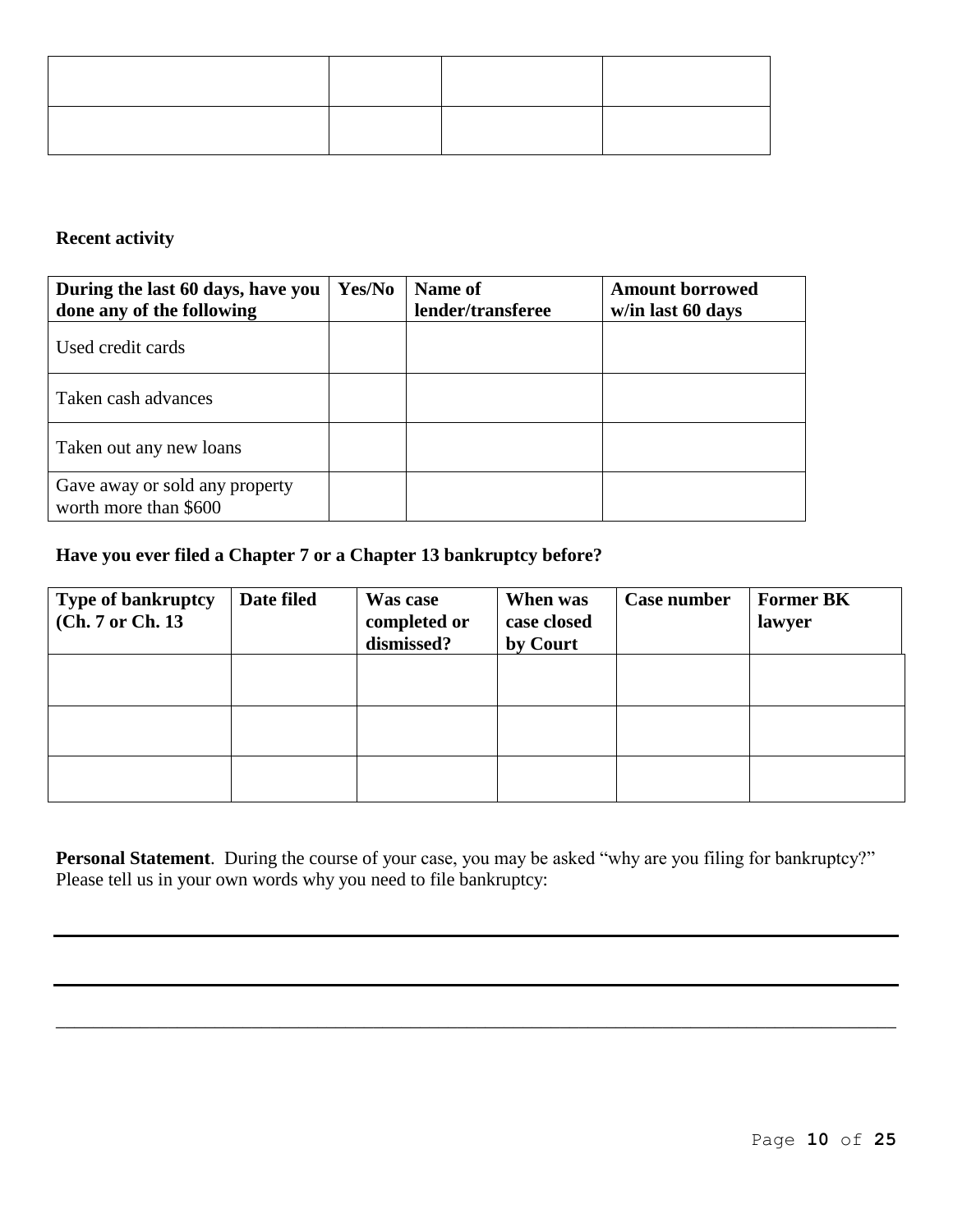*I certify that the information I have provided in this questionnaire is true and correct, under penalty of perjury.*

| Date | Signature |
|------|-----------|
| Date | Signature |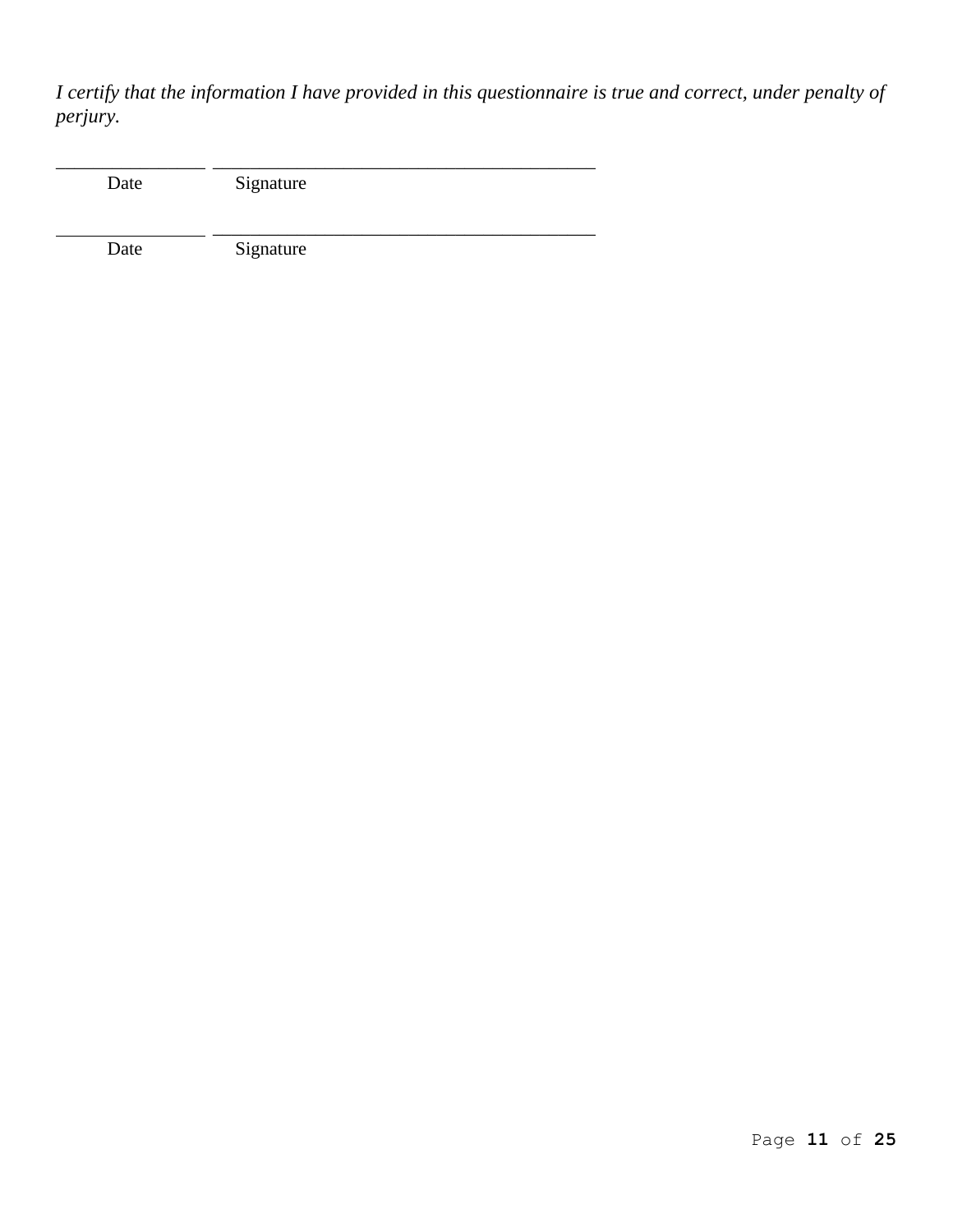### **Taxes Due**

| <b>Internal Revenue Service</b> |                                                                            |                                                                                                                                                                                                                                                               |
|---------------------------------|----------------------------------------------------------------------------|---------------------------------------------------------------------------------------------------------------------------------------------------------------------------------------------------------------------------------------------------------------|
|                                 |                                                                            |                                                                                                                                                                                                                                                               |
|                                 | For tax year:<br><u>For tax year:</u> Total taxes due to IRS for tax year: |                                                                                                                                                                                                                                                               |
|                                 |                                                                            | Return filed? <b>Manufarian:</b> In whose name: <b>Manufarian:</b> Installment agreement filed? <b>Manufarian:</b> Installment agreement filed? <b>Manufarian:</b> Installment agreement filed? <b>Manufarian:</b> Installment agreement filed? <b>Manufa</b> |
| Dept. of Revenue                |                                                                            |                                                                                                                                                                                                                                                               |
|                                 |                                                                            |                                                                                                                                                                                                                                                               |
|                                 | For tax year:<br><u>For tax year:</u> Total taxes due to IRS for tax year: |                                                                                                                                                                                                                                                               |
|                                 |                                                                            | Return filed? <b>Manufarian:</b> In whose name: <b>Manufarian:</b> Installment agreement filed? <b>Manufarian:</b> Installment agreement filed? <b>Manufarian:</b> Installment agreement filed? <b>Manufarian:</b> Installment agreement filed? <b>Manufa</b> |
|                                 |                                                                            | Other taxes: Account number:                                                                                                                                                                                                                                  |
|                                 |                                                                            |                                                                                                                                                                                                                                                               |
|                                 |                                                                            |                                                                                                                                                                                                                                                               |
|                                 |                                                                            |                                                                                                                                                                                                                                                               |
|                                 |                                                                            | Other taxes: Account number:                                                                                                                                                                                                                                  |
|                                 |                                                                            |                                                                                                                                                                                                                                                               |
|                                 |                                                                            |                                                                                                                                                                                                                                                               |
|                                 |                                                                            |                                                                                                                                                                                                                                                               |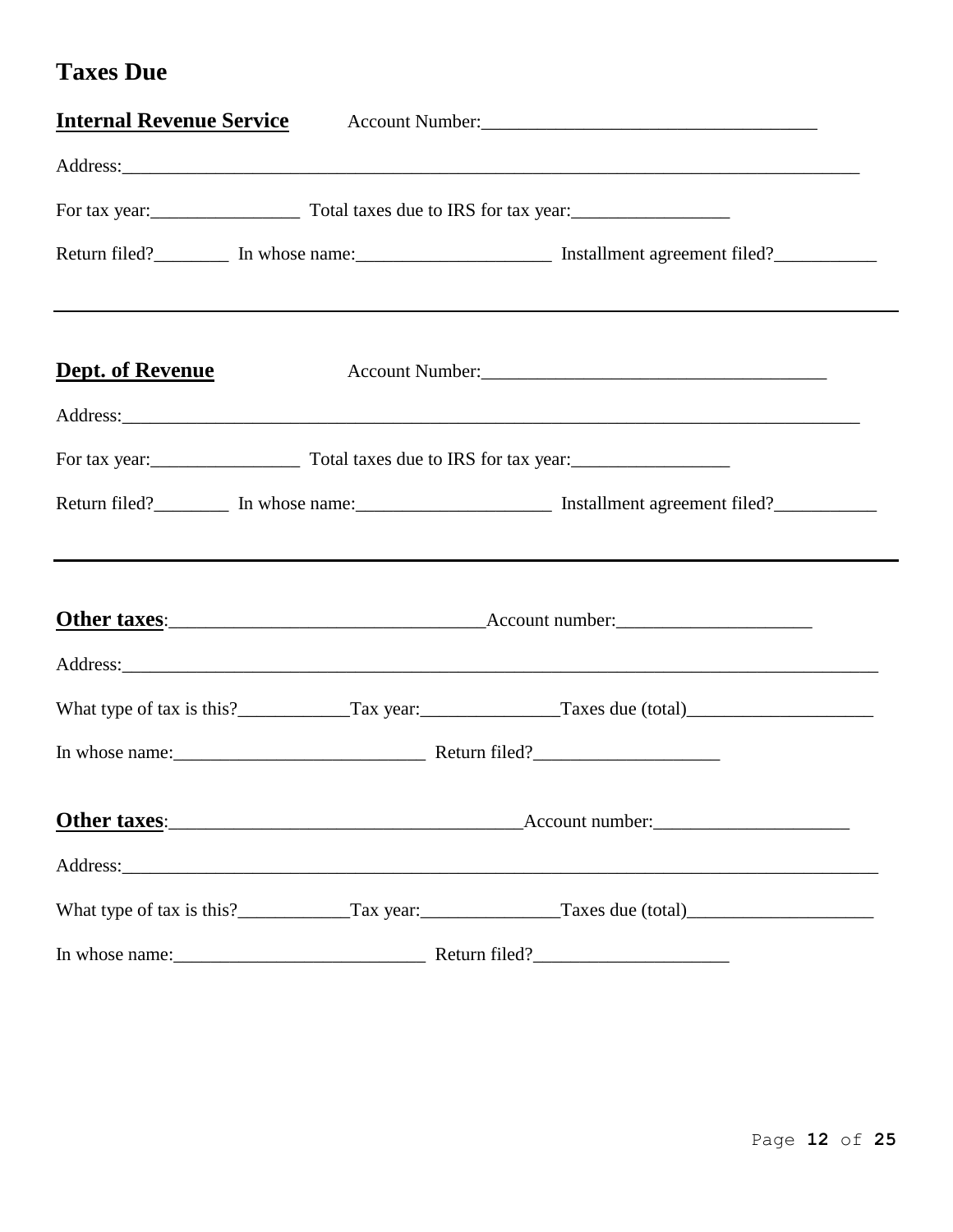# **Mortgages & Real Estate**

|  |  |                                                                                                                                                                                                                                     | Does<br>payment               |
|--|--|-------------------------------------------------------------------------------------------------------------------------------------------------------------------------------------------------------------------------------------|-------------------------------|
|  |  |                                                                                                                                                                                                                                     | include taxes<br>& insurance? |
|  |  | When did you take mortgage out:_______________________When did you buy property:____________________                                                                                                                                |                               |
|  |  |                                                                                                                                                                                                                                     |                               |
|  |  |                                                                                                                                                                                                                                     |                               |
|  |  | How much is property worth in a quick sale?<br><u>Example 2001</u> Has foreclosure started?<br>Has foreclosure started?                                                                                                             |                               |
|  |  |                                                                                                                                                                                                                                     |                               |
|  |  | Second Mortgage: <u>Second Mortgage:</u> Second Mortgage: Second Mortgage: Second Mortgage: Second Mortgage: Second Mortgage: Second Mortgage: Second Mortgage: Second Mortgage: Second Mortgage: Second Mortgage: Second Mortgage: |                               |
|  |  |                                                                                                                                                                                                                                     |                               |
|  |  |                                                                                                                                                                                                                                     |                               |
|  |  |                                                                                                                                                                                                                                     |                               |
|  |  | When did you take mortgage out:_____________________When did you buy property:______________________                                                                                                                                |                               |
|  |  |                                                                                                                                                                                                                                     |                               |
|  |  | In whose name is loan?<br>Co-signers?<br>Co-signers?<br>Who is this person:                                                                                                                                                         |                               |
|  |  | How much is property worth in a quick sale?<br><u>Example 2001</u> Has foreclosure started?<br>Has foreclosure started?                                                                                                             |                               |
|  |  |                                                                                                                                                                                                                                     |                               |
|  |  | Home Improvement loan: Acct. #: Acct. #:                                                                                                                                                                                            |                               |
|  |  |                                                                                                                                                                                                                                     |                               |
|  |  |                                                                                                                                                                                                                                     |                               |
|  |  |                                                                                                                                                                                                                                     |                               |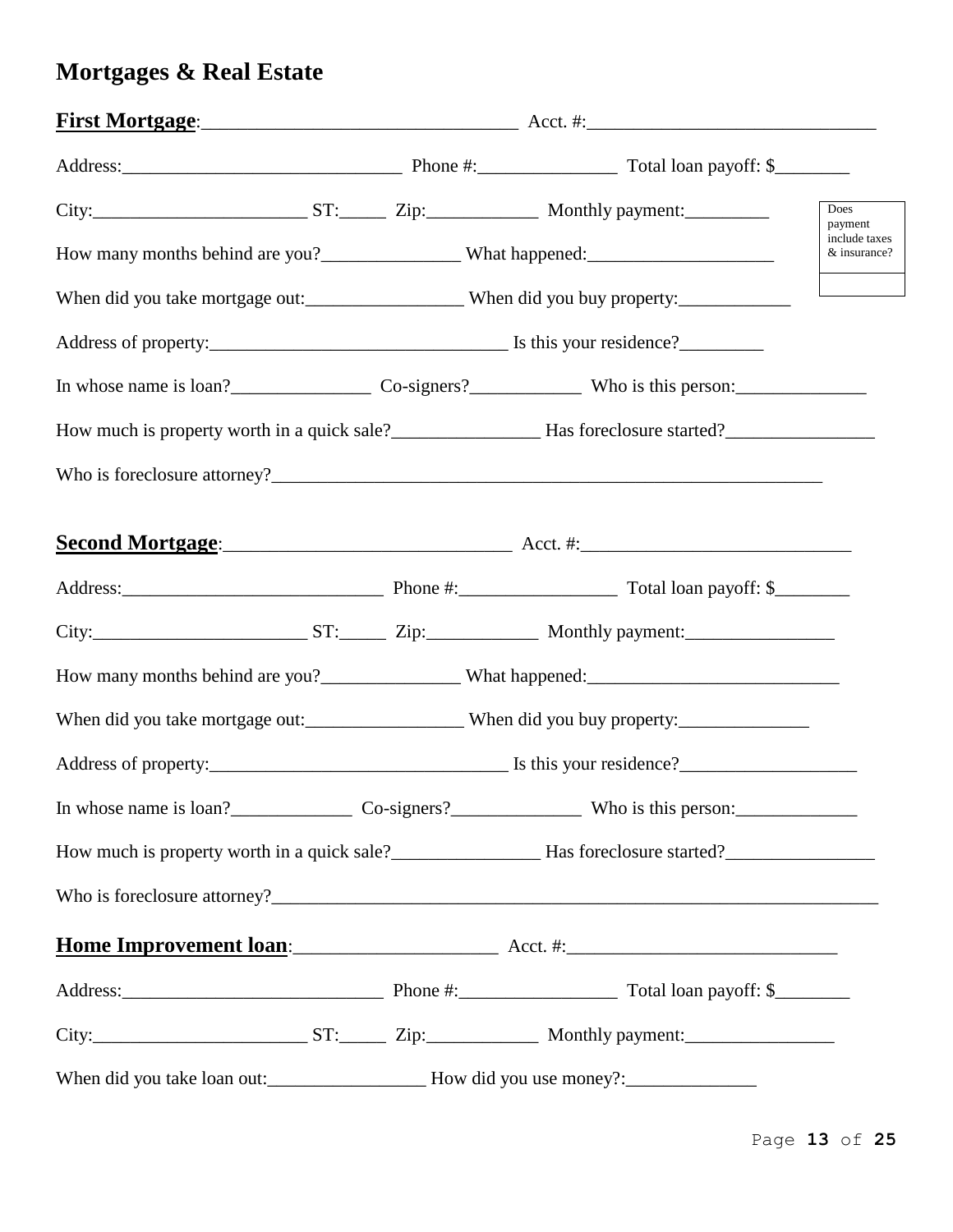### **Cars & Trucks**

|  | In whose name: Co-signers: Co-signers:                                                                         |
|--|----------------------------------------------------------------------------------------------------------------|
|  |                                                                                                                |
|  |                                                                                                                |
|  | <b>Vehicle 2</b> – (year, make & model) $\qquad \qquad$                                                        |
|  |                                                                                                                |
|  |                                                                                                                |
|  |                                                                                                                |
|  |                                                                                                                |
|  | In whose name: Co-signers: Co-signers:                                                                         |
|  |                                                                                                                |
|  | Vehicle insurance company: _________________________________ Ins. Expiration: ________________________________ |
|  |                                                                                                                |
|  |                                                                                                                |
|  |                                                                                                                |
|  |                                                                                                                |
|  |                                                                                                                |
|  |                                                                                                                |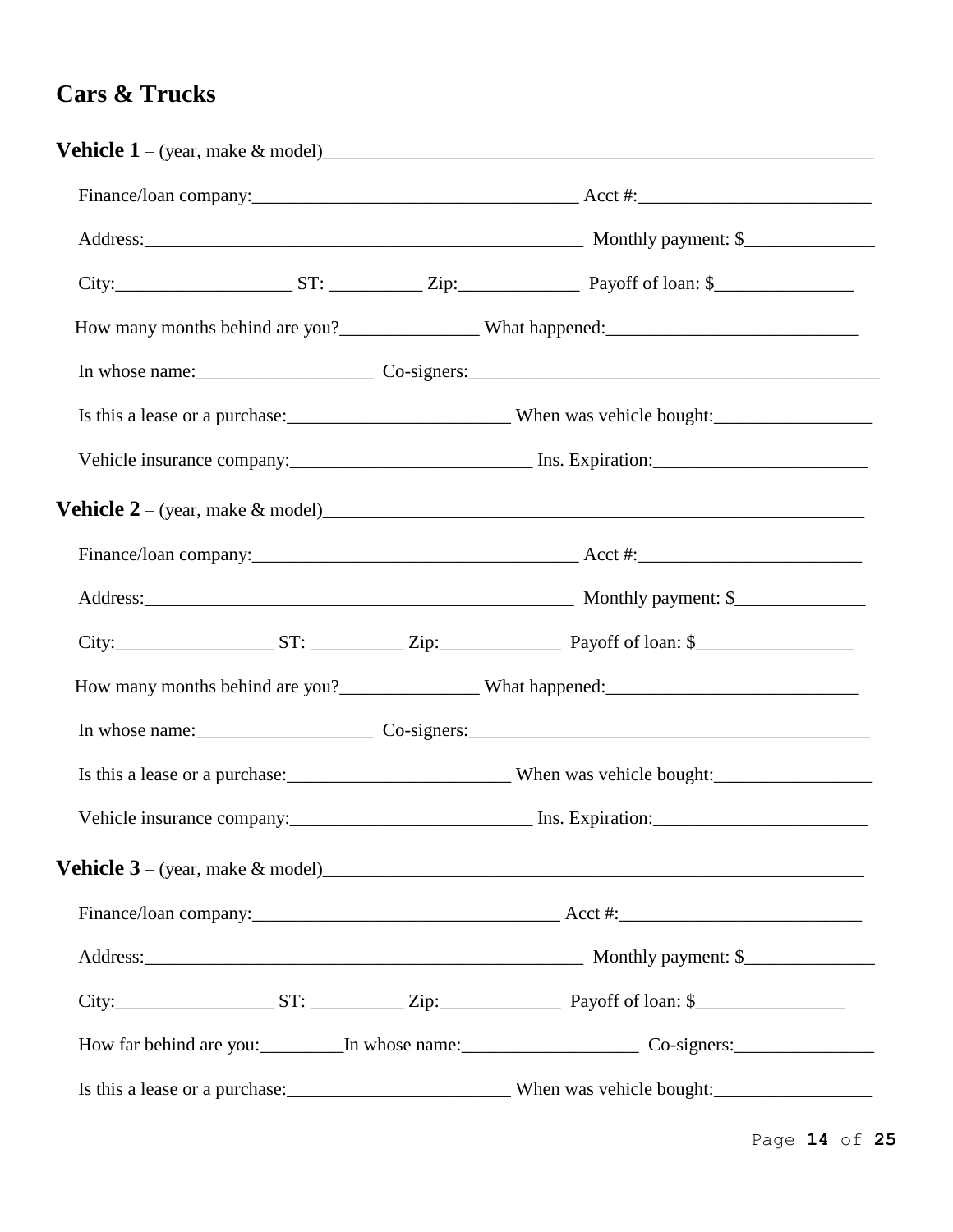### **Furniture Loans**

|                                                                 |  |                                                       | When was merchandise purchased: Do you still have it? |
|-----------------------------------------------------------------|--|-------------------------------------------------------|-------------------------------------------------------|
|                                                                 |  |                                                       |                                                       |
|                                                                 |  |                                                       |                                                       |
|                                                                 |  |                                                       |                                                       |
|                                                                 |  |                                                       |                                                       |
|                                                                 |  |                                                       |                                                       |
|                                                                 |  |                                                       |                                                       |
| When was merchandise purchased:<br><u>Do you still have it?</u> |  |                                                       |                                                       |
|                                                                 |  |                                                       |                                                       |
|                                                                 |  |                                                       |                                                       |
|                                                                 |  |                                                       |                                                       |
|                                                                 |  |                                                       |                                                       |
|                                                                 |  |                                                       |                                                       |
|                                                                 |  |                                                       |                                                       |
|                                                                 |  | When was merchandise purchased: Do you still have it? |                                                       |
|                                                                 |  |                                                       |                                                       |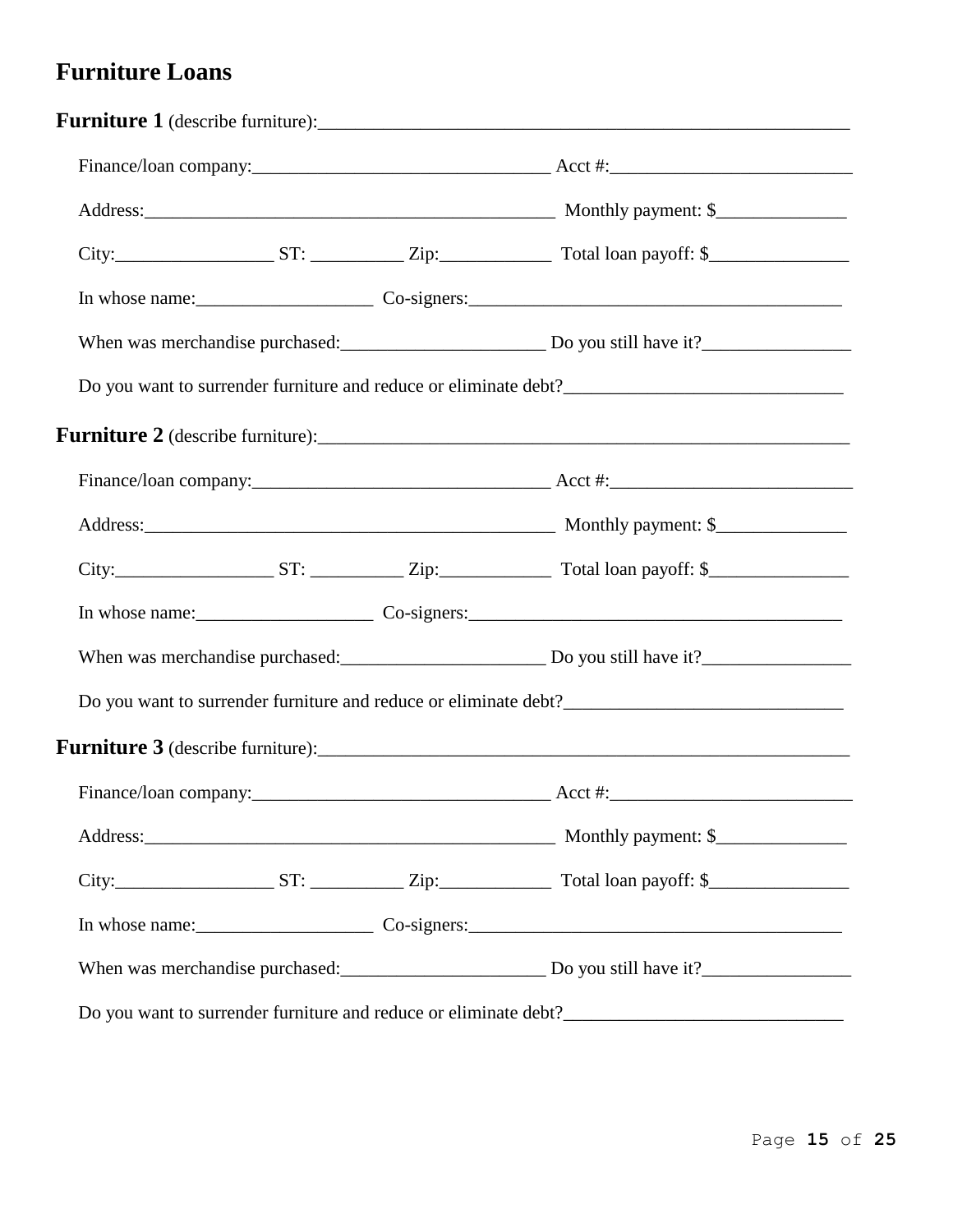# **Finance Companies and Loan Companies**

|  | City: $\frac{S}{S}$ ST: $\frac{Zip:}{Zip}$ Total loan payoff: \$ |
|--|------------------------------------------------------------------|
|  |                                                                  |
|  |                                                                  |
|  |                                                                  |
|  |                                                                  |
|  |                                                                  |
|  |                                                                  |
|  | $City:$ $Tr$ $ST:$ $Zip:$ $Total loan payoff:$ $\$               |
|  |                                                                  |
|  |                                                                  |
|  |                                                                  |
|  |                                                                  |
|  |                                                                  |
|  |                                                                  |
|  |                                                                  |
|  |                                                                  |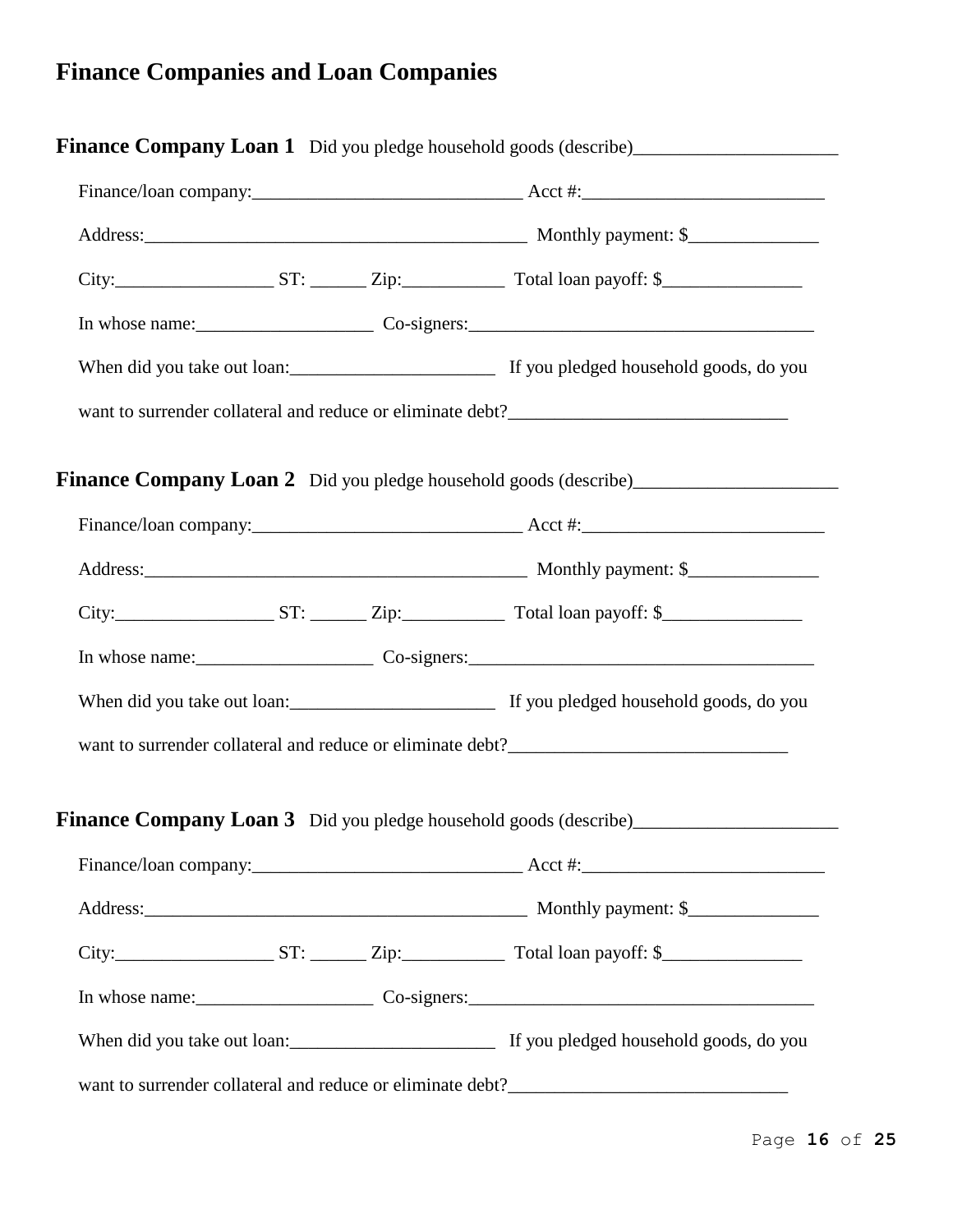# **Loans for Jewelry, Gifts & Household Goods**

| Secured Creditor 1 (Describe items purchased) __________________________________                     |  |
|------------------------------------------------------------------------------------------------------|--|
|                                                                                                      |  |
|                                                                                                      |  |
|                                                                                                      |  |
|                                                                                                      |  |
|                                                                                                      |  |
|                                                                                                      |  |
|                                                                                                      |  |
|                                                                                                      |  |
|                                                                                                      |  |
|                                                                                                      |  |
|                                                                                                      |  |
|                                                                                                      |  |
|                                                                                                      |  |
|                                                                                                      |  |
| Do you want to surrender collateral and reduce or eliminate debt?___________________________________ |  |
| Secured Creditor 3 (Describe items purchased) __________________________________                     |  |
|                                                                                                      |  |
|                                                                                                      |  |
|                                                                                                      |  |
| In whose name: Co-signers: Co-signers: When did you take out loan:                                   |  |
|                                                                                                      |  |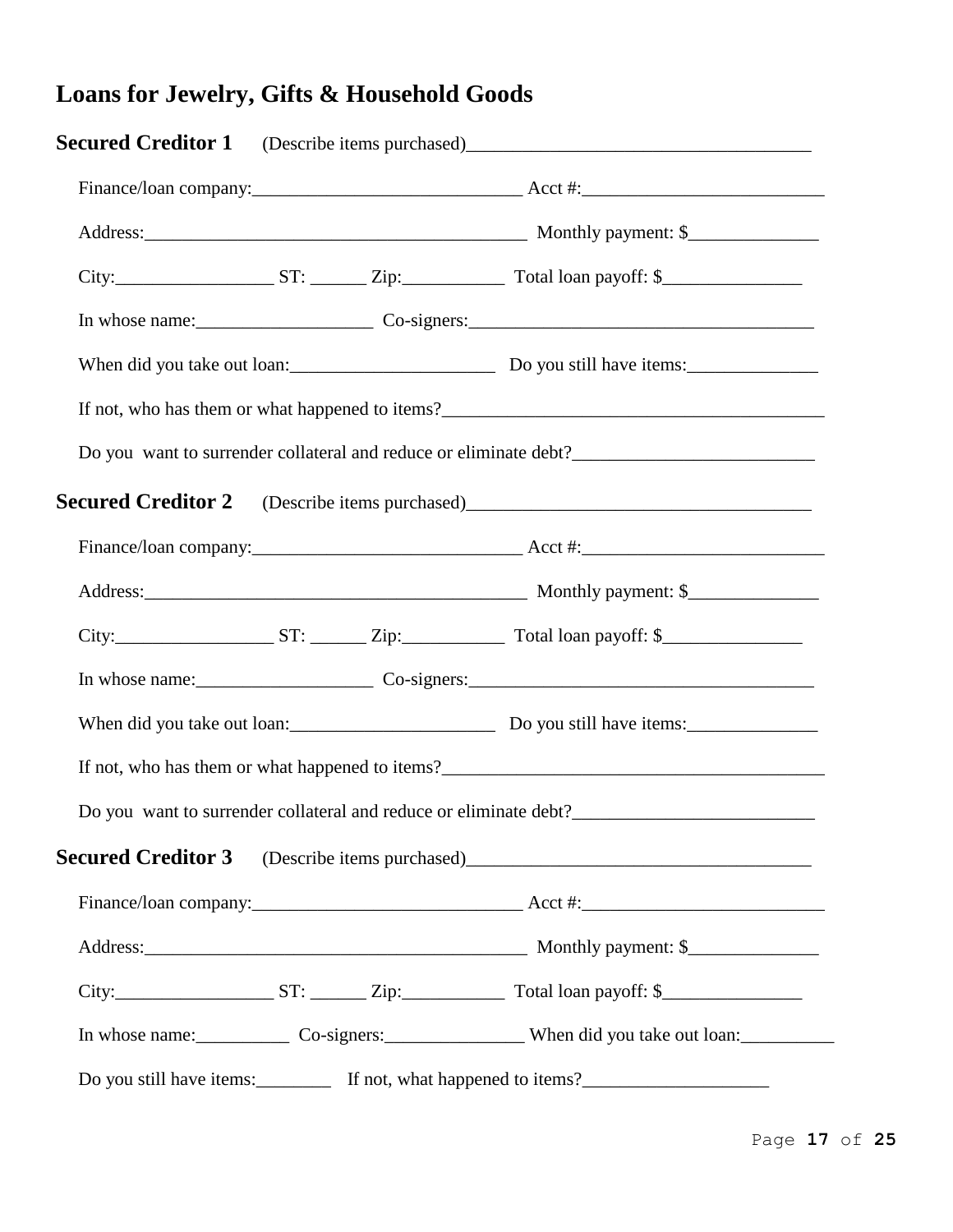### **Student Loans**

#### **Student Loan Creditor 1**

|                                |  | When did you take out loan: Name of school attended: Name of school attended:     |  |  |
|--------------------------------|--|-----------------------------------------------------------------------------------|--|--|
|                                |  |                                                                                   |  |  |
| <b>Student Loan Creditor 2</b> |  |                                                                                   |  |  |
|                                |  |                                                                                   |  |  |
|                                |  |                                                                                   |  |  |
|                                |  |                                                                                   |  |  |
|                                |  |                                                                                   |  |  |
|                                |  | When did you take out loan: Name of school attended: Name of school attended:     |  |  |
|                                |  |                                                                                   |  |  |
| Health Club/Spa Membership     |  |                                                                                   |  |  |
|                                |  |                                                                                   |  |  |
|                                |  |                                                                                   |  |  |
|                                |  |                                                                                   |  |  |
|                                |  |                                                                                   |  |  |
|                                |  | Do you want to continue to use this facility/club:_______________________________ |  |  |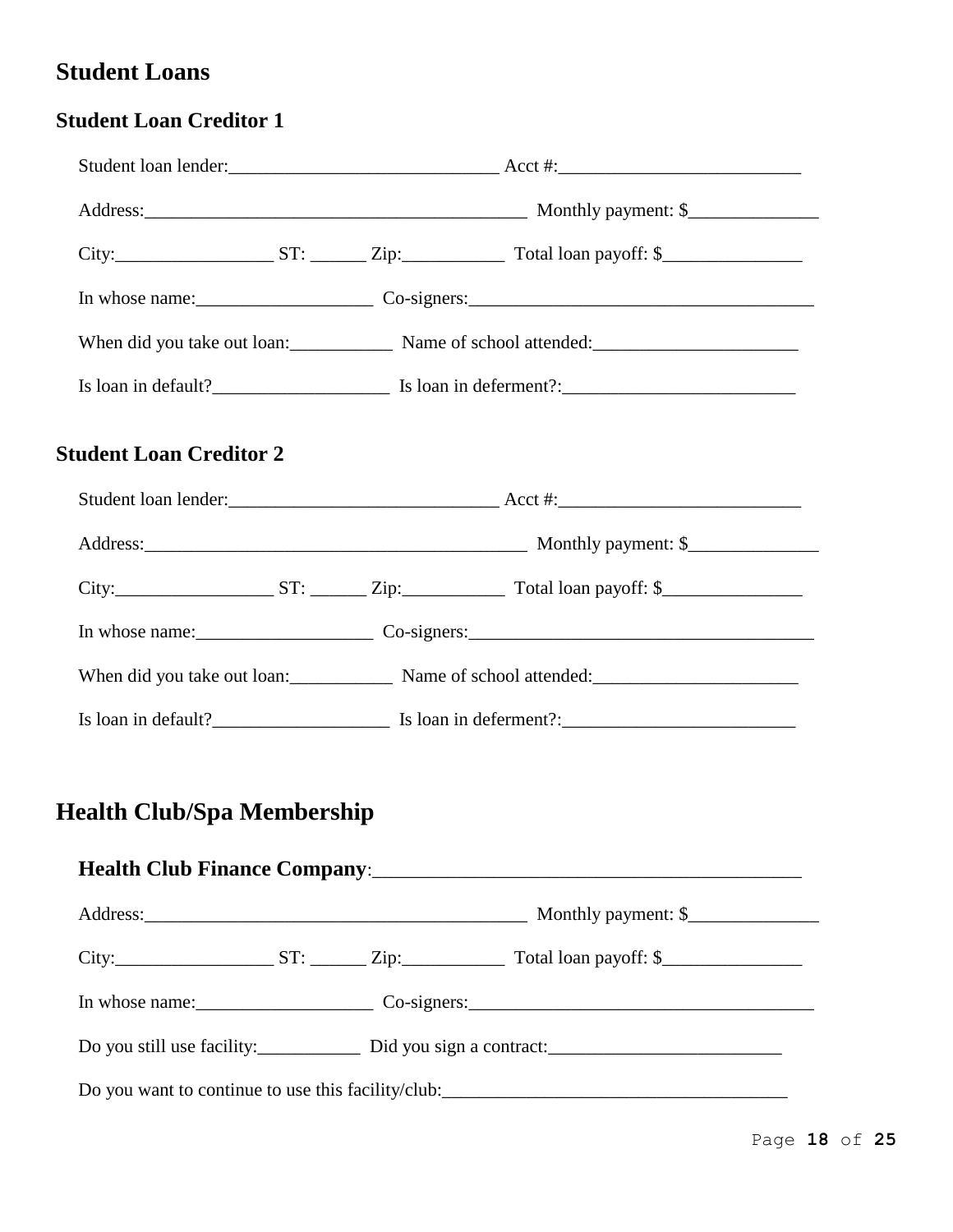#### **Credit Cards**

|  |  |  | During the last 6 months, have you used this card more frequently than before                                         |
|--|--|--|-----------------------------------------------------------------------------------------------------------------------|
|  |  |  |                                                                                                                       |
|  |  |  |                                                                                                                       |
|  |  |  |                                                                                                                       |
|  |  |  |                                                                                                                       |
|  |  |  |                                                                                                                       |
|  |  |  |                                                                                                                       |
|  |  |  | During the last 6 months, have you used this card more frequently than before_______________________                  |
|  |  |  |                                                                                                                       |
|  |  |  | <u> 1989 - Johann Harry Harry Harry Harry Harry Harry Harry Harry Harry Harry Harry Harry Harry Harry Harry Harry</u> |
|  |  |  |                                                                                                                       |
|  |  |  | City: $\frac{S}{S}$ ST: $\frac{Zip:\quad}{}$ Total loan payoff: \$                                                    |
|  |  |  |                                                                                                                       |
|  |  |  | When is the last time you used this card?<br><u> What did you buy:</u>                                                |
|  |  |  | During the last 6 months, have you used this card more frequently than before_______________________                  |
|  |  |  |                                                                                                                       |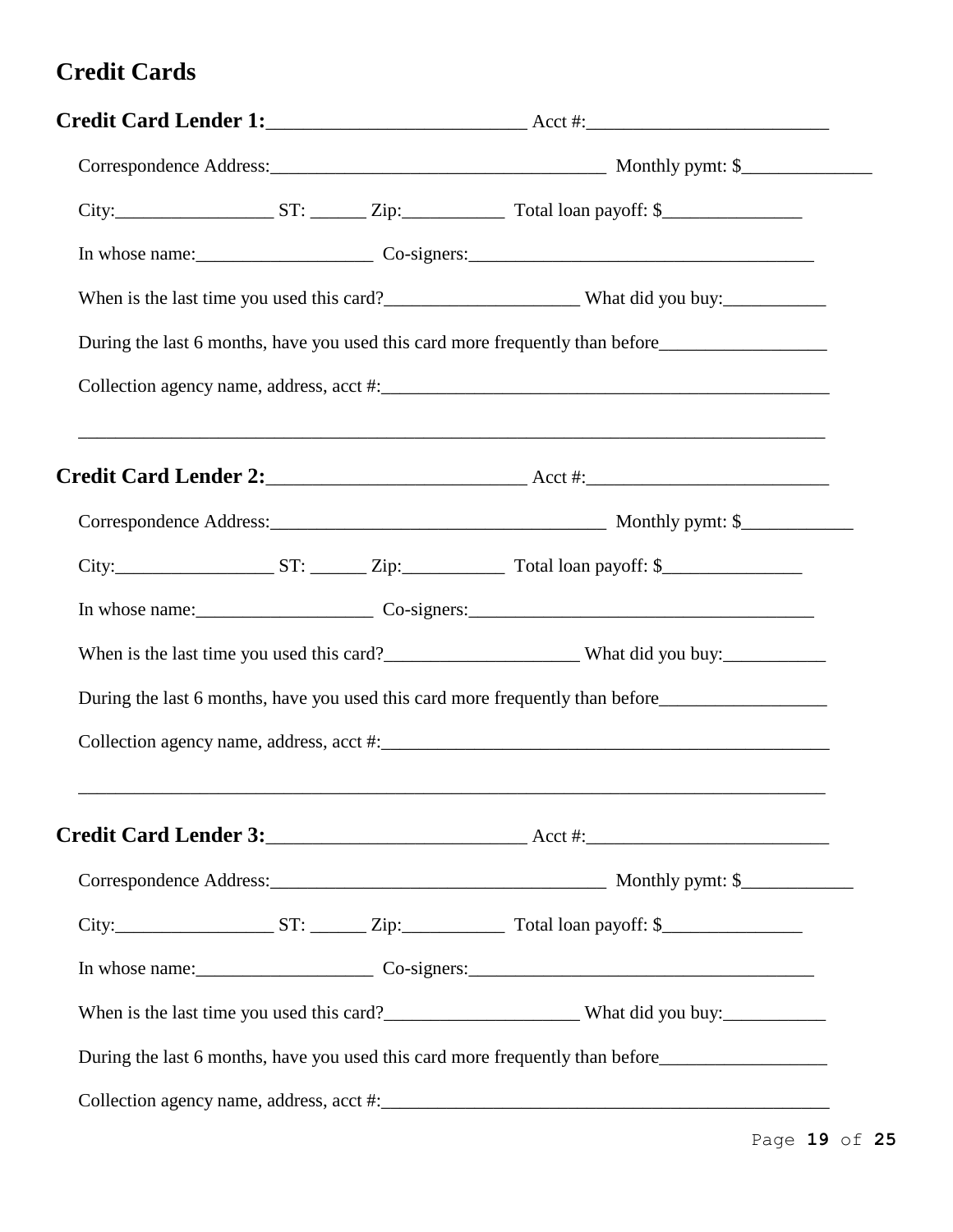|  | During the last 6 months, have you used this card more frequently than before_______________________           |
|--|----------------------------------------------------------------------------------------------------------------|
|  |                                                                                                                |
|  |                                                                                                                |
|  |                                                                                                                |
|  |                                                                                                                |
|  |                                                                                                                |
|  |                                                                                                                |
|  | During the last 6 months, have you used this card more frequently than before_________________________________ |
|  |                                                                                                                |
|  |                                                                                                                |
|  |                                                                                                                |
|  |                                                                                                                |
|  |                                                                                                                |
|  |                                                                                                                |
|  | During the last 6 months, have you used this card more frequently than before_______________________           |
|  |                                                                                                                |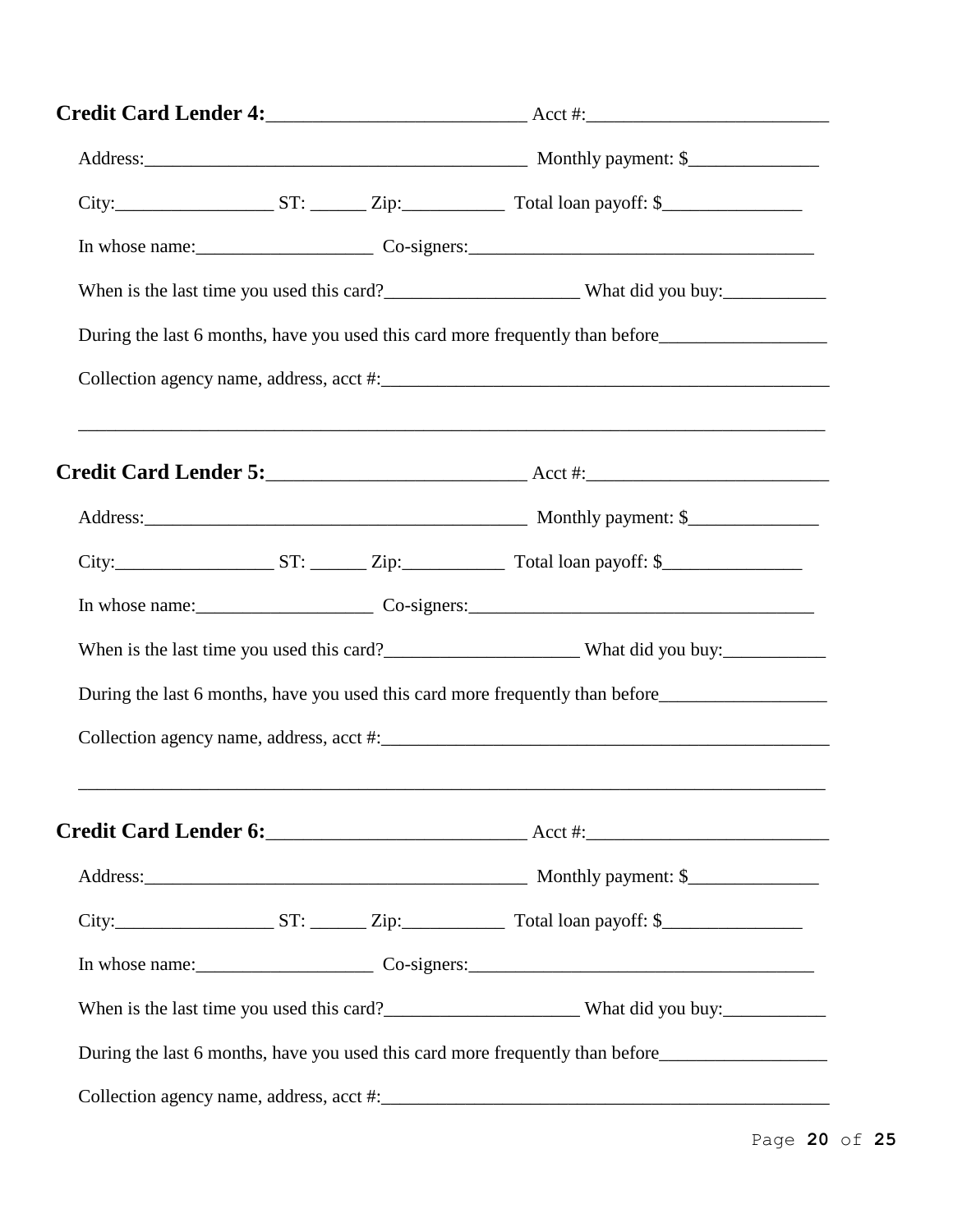|  | During the last 6 months, have you used this card more frequently than before_________________________________ |
|--|----------------------------------------------------------------------------------------------------------------|
|  |                                                                                                                |
|  | ,我们也不能在这里的时候,我们也不能在这里的时候,我们也不能不能不能不能不能不能不能不能不能不能不能不能不能不能不能。""我们的是我们的,我们也不能不能不能不能                               |
|  |                                                                                                                |
|  | $City:$ $ST:$ $ST:$ $Zip:$ $Total loan payoff:$ $$$                                                            |
|  |                                                                                                                |
|  |                                                                                                                |
|  | During the last 6 months, have you used this card more frequently than before                                  |
|  |                                                                                                                |
|  |                                                                                                                |
|  |                                                                                                                |
|  |                                                                                                                |
|  |                                                                                                                |
|  |                                                                                                                |
|  | During the last 6 months, have you used this card more frequently than before_______________________           |
|  |                                                                                                                |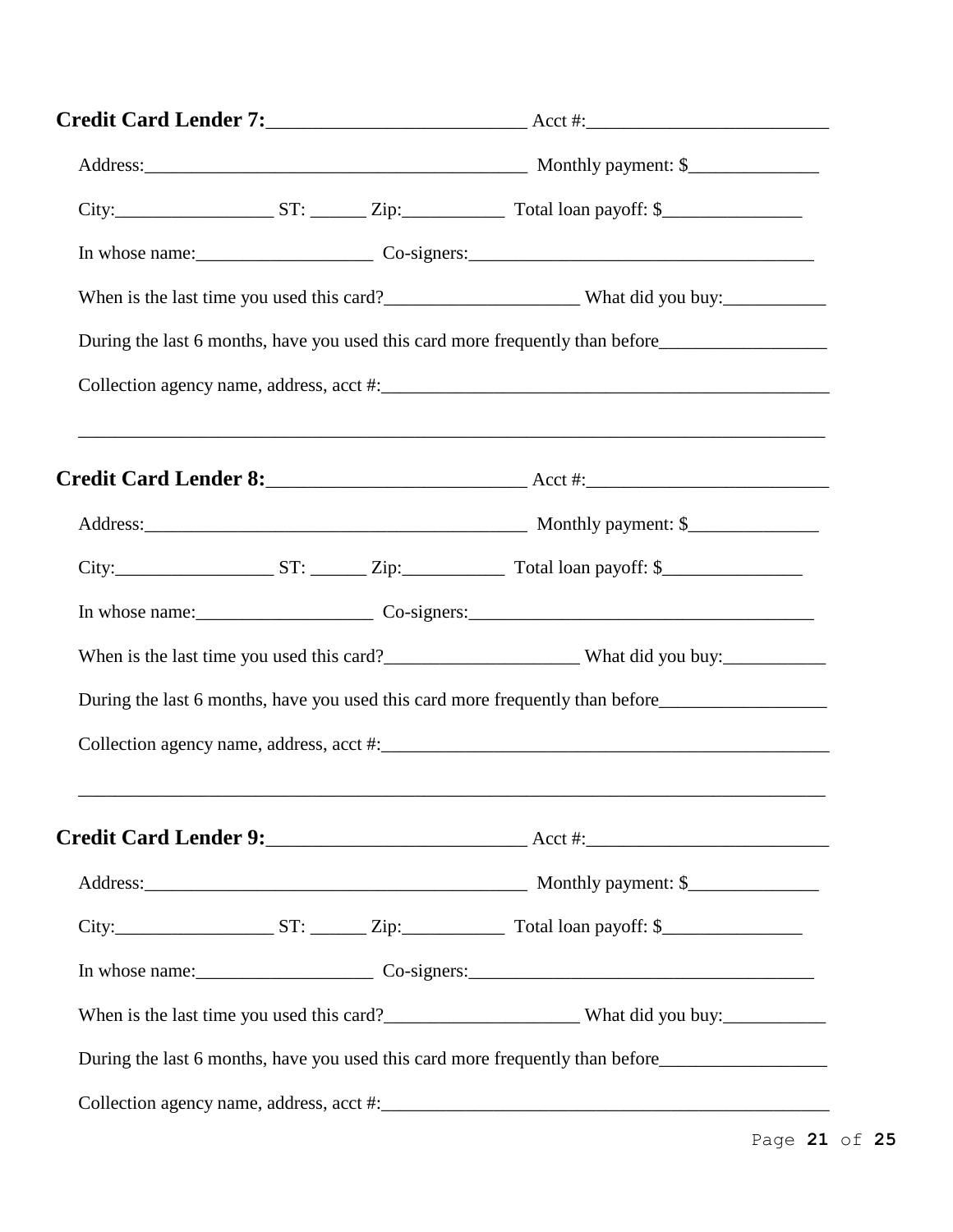#### **Medical Bills**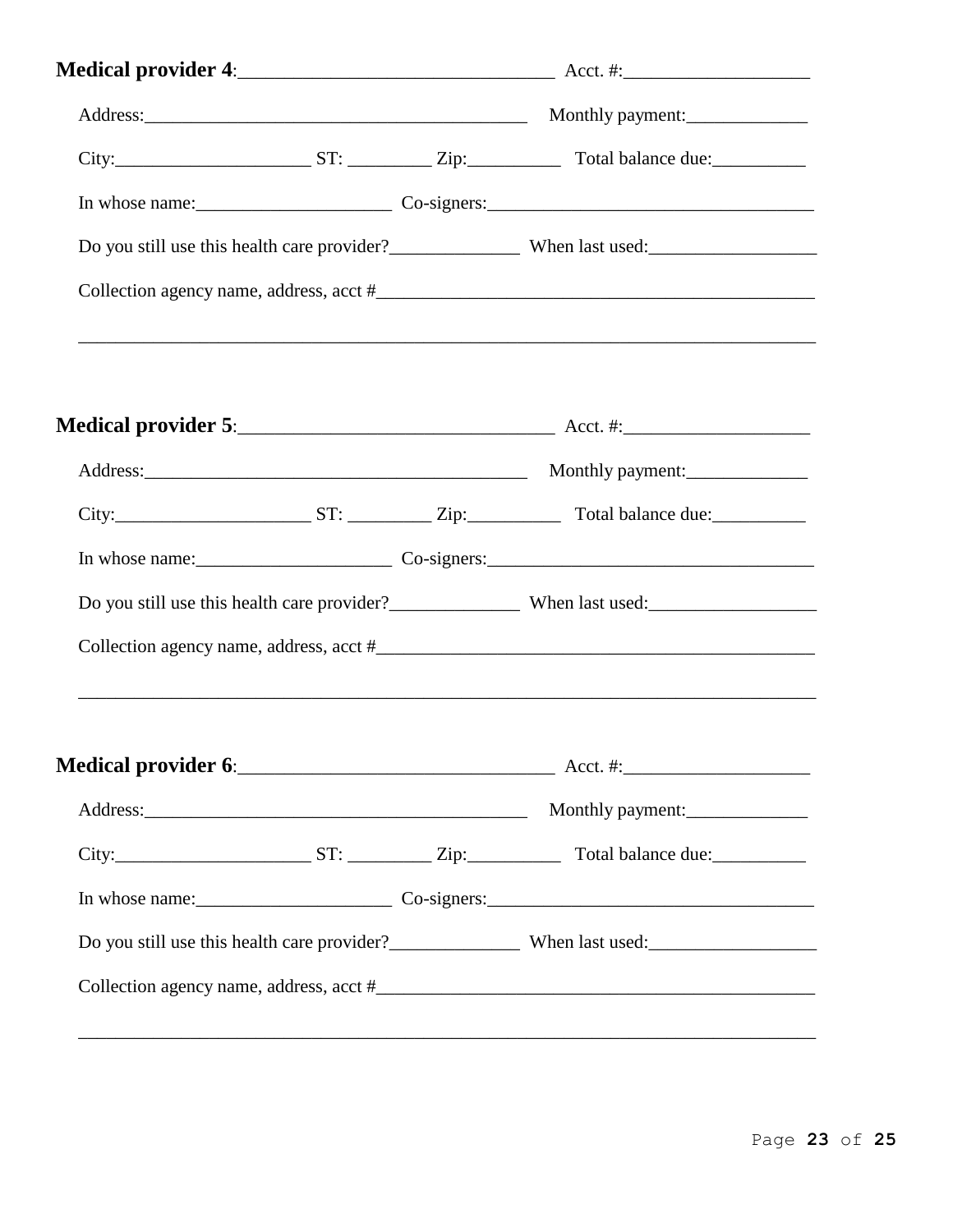# Other Creditors/Extra space

| <b>Pension or 401(k) Loans</b> |  |  |                                                                                                                                      |  |
|--------------------------------|--|--|--------------------------------------------------------------------------------------------------------------------------------------|--|
|                                |  |  | Type of investment $\frac{1}{\sqrt{1-\frac{1}{2}}}\sqrt{1-\frac{1}{2}}$ Acct #: $\frac{1}{\sqrt{1-\frac{1}{2}}}\sqrt{1-\frac{1}{2}}$ |  |
|                                |  |  |                                                                                                                                      |  |
|                                |  |  |                                                                                                                                      |  |
|                                |  |  |                                                                                                                                      |  |
|                                |  |  | ,我们也不能在这里的人,我们也不能在这里的人,我们也不能在这里的人,我们也不能在这里的人,我们也不能在这里的人,我们也不能在这里的人,我们也不能在这里的人,我们也                                                    |  |
|                                |  |  |                                                                                                                                      |  |
|                                |  |  |                                                                                                                                      |  |
|                                |  |  |                                                                                                                                      |  |
|                                |  |  |                                                                                                                                      |  |
|                                |  |  |                                                                                                                                      |  |
|                                |  |  |                                                                                                                                      |  |
|                                |  |  | ,我们也不能在这里的时候,我们也不能在这里的时候,我们也不能会在这里的时候,我们也不能会在这里的时候,我们也不能会在这里的时候,我们也不能会在这里的时候,我们也不                                                    |  |
|                                |  |  |                                                                                                                                      |  |
|                                |  |  |                                                                                                                                      |  |
|                                |  |  |                                                                                                                                      |  |
|                                |  |  |                                                                                                                                      |  |
|                                |  |  |                                                                                                                                      |  |